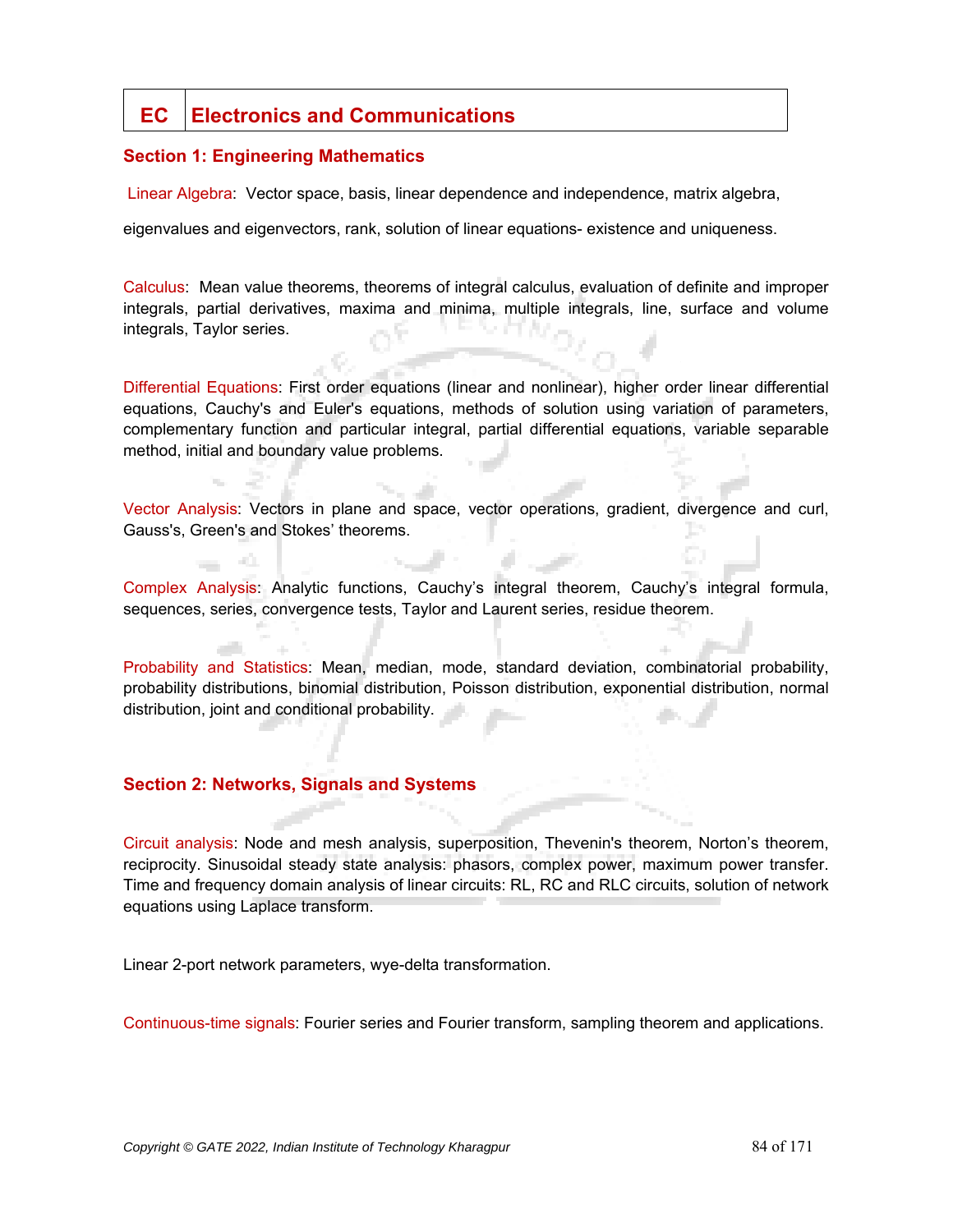Discrete-time signals: DTFT, DFT, z-transform, discrete-time processing of continuous-time signals. LTI systems: definition and properties, causality, stability, impulse response, convolution, poles and zeroes, frequency response, group delay, phase delay.

## **Section 3: Electronic Devices**

Energy bands in intrinsic and extrinsic semiconductors, equilibrium carrier concentration, direct and indirect band-gap semiconductors.

Carrier transport: diffusion current, drift current, mobility and resistivity, generation and recombination of carriers, Poisson and continuity equations.

P-N junction, Zener diode, BJT, MOS capacitor, MOSFET, LED, photo diode and solar cell.

# **Section 4: Analog Circuits**

Diode circuits: clipping, clamping and rectifiers.

BJT and MOSFET amplifiers: biasing, ac coupling, small signal analysis, frequency response. Current mirrors and differential amplifiers.

Op-amp circuits: Amplifiers, summers, differentiators, integrators, active filters, Schmitt triggers and oscillators.

ਰਾਜਸ਼ਾ ਰਾਜ

# **Section 5: Digital Circuits**

Number representations: binary, integer and floating-point- numbers. Combinatorial circuits: Boolean algebra, minimization of functions using Boolean identities and Karnaugh map, logic gates and their static CMOS implementations, arithmetic circuits, code converters, multiplexers, decoders.

Sequential circuits: latches and flip-flops, counters, shift-registers, finite state machines, propagation delay, setup and hold time, critical path delay.

Data converters: sample and hold circuits, ADCs and DACs.

23 T 23 T